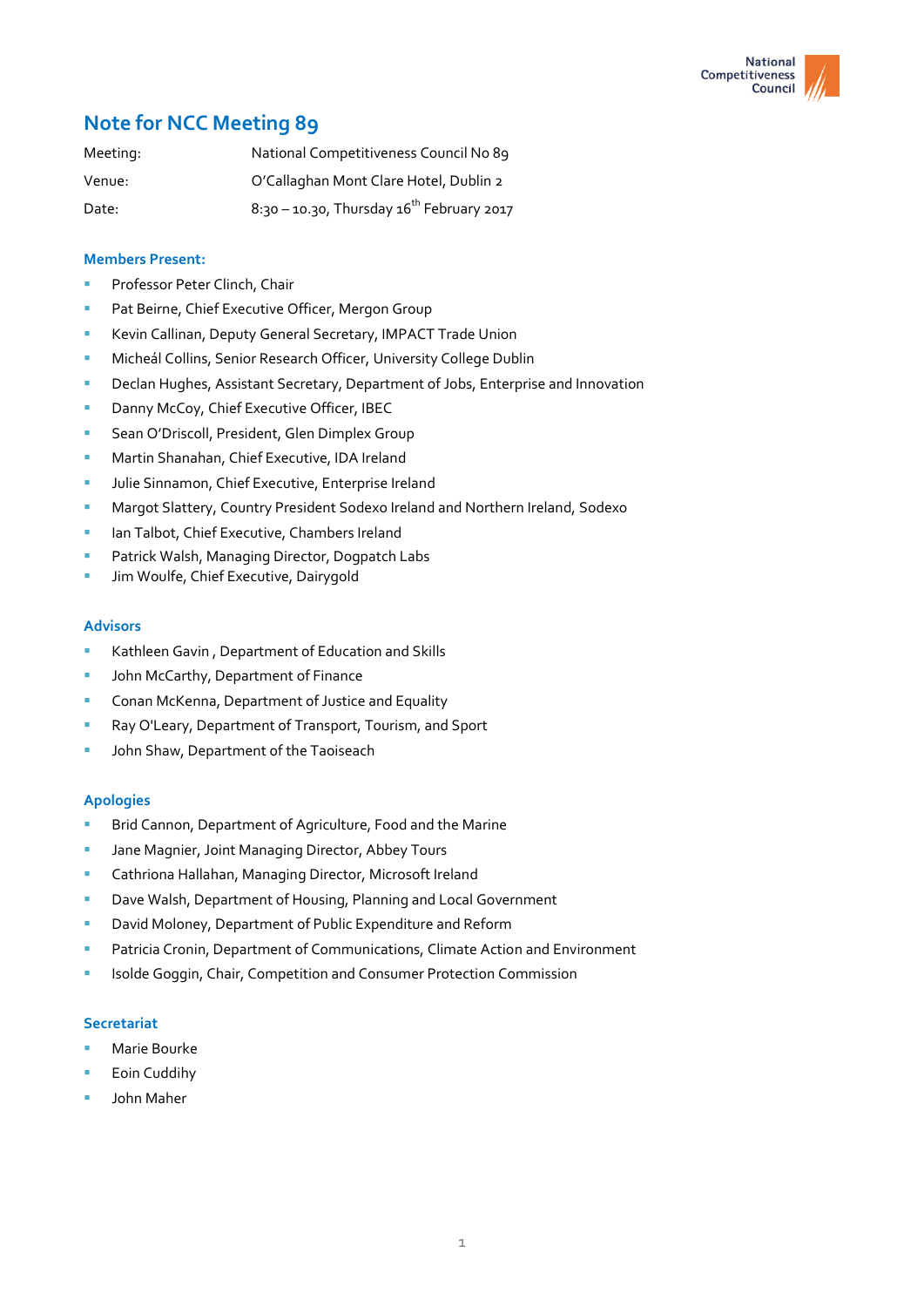

| 89.1 Introduction                                                                                                                                        |                                                                                                                                                                                                                                                                                                |                                                                                  |
|----------------------------------------------------------------------------------------------------------------------------------------------------------|------------------------------------------------------------------------------------------------------------------------------------------------------------------------------------------------------------------------------------------------------------------------------------------------|----------------------------------------------------------------------------------|
|                                                                                                                                                          | The Chair welcomed the new Members to the Council and thanked<br>those members stepping down from the Council for their contribution.                                                                                                                                                          | No action                                                                        |
|                                                                                                                                                          | 89.2 Minutes from Meeting 88                                                                                                                                                                                                                                                                   |                                                                                  |
|                                                                                                                                                          | The minutes from meeting 88 were approved.                                                                                                                                                                                                                                                     | No Action                                                                        |
| 89.3 Matters Arising                                                                                                                                     |                                                                                                                                                                                                                                                                                                |                                                                                  |
|                                                                                                                                                          | Marie Bourke noted the following:                                                                                                                                                                                                                                                              | No Action                                                                        |
| $\circ$                                                                                                                                                  | The publication of Ireland's Competitiveness Challenge on $15th$<br>December 2016;                                                                                                                                                                                                             |                                                                                  |
| $\circ$                                                                                                                                                  | Ireland's Productivity Performance Report and Bulletin published<br>on 1 <sup>st</sup> February 2017;                                                                                                                                                                                          |                                                                                  |
| $\circ$                                                                                                                                                  | NCC's Submission to the Action Plan for Jobs 2017 (Report<br>included a Chapter on "Enhancing Competitiveness"; and                                                                                                                                                                            |                                                                                  |
| $\circ$                                                                                                                                                  | Chair's letter to the Taoiseach regarding arrangements for dealing<br>with the challenges and importance of continuing with the Action<br>Plan approach.                                                                                                                                       |                                                                                  |
|                                                                                                                                                          | 89.4 Scoping for Brexit Benchmarking                                                                                                                                                                                                                                                           |                                                                                  |
| An overview of the Council's draft Report entitled "Benchmarking<br>ш<br>Competitiveness Performance - Ireland and the UK" was given by Eoin<br>Cuddihy. |                                                                                                                                                                                                                                                                                                | Incorporate Council<br>feedback into final Draft<br>prior to presentation of the |
| $\circ$                                                                                                                                                  | Ireland's public finances relative to the UK are very positive as<br>evidenced by current bond yields. As a non-euro member, the UK is<br>not constrained by the Stability & Growth Pact and its effect on<br>productivity-enhancing capital expenditure.                                      | Report to MJEI, submission<br>to Government and<br>subsequent publication.       |
| $\circ$                                                                                                                                                  | The structural shift in the exchange rates between the euro and both<br>Sterling and the Dollar have significant implications particularly for<br>indigenous exporters in Food and Manufacturing.                                                                                              |                                                                                  |
| $\circ$                                                                                                                                                  | As a percentage of total EU exports Ireland accounts for more than<br>20% of the EU's exports in Telecommunications & ICT and Business<br>Services. The UK accounts for a large proportion of total exports in<br>Financial Services, Pensions and Insurance.                                  |                                                                                  |
| $\circ$                                                                                                                                                  | Ireland is more trade-reliant on the UK than the UK is on Ireland.<br>Efforts continue amongst State Agencies to further diversity market<br>destination of exports.                                                                                                                           |                                                                                  |
| $\circ$                                                                                                                                                  | Ireland has maintained a remarkably strong performance in FDI.<br>Globalisation and technology development mean the composition of<br>FDI economic activity is in a process of constant transformation and<br>the future strength of inward investment depends on Ireland's<br>'fundamentals'. |                                                                                  |
| $\circ$                                                                                                                                                  | Despite recent growth in the Irish labour market, employment and<br>participation rates are higher in the UK and have not yet rebounded to<br>pre-recession levels in Ireland.                                                                                                                 |                                                                                  |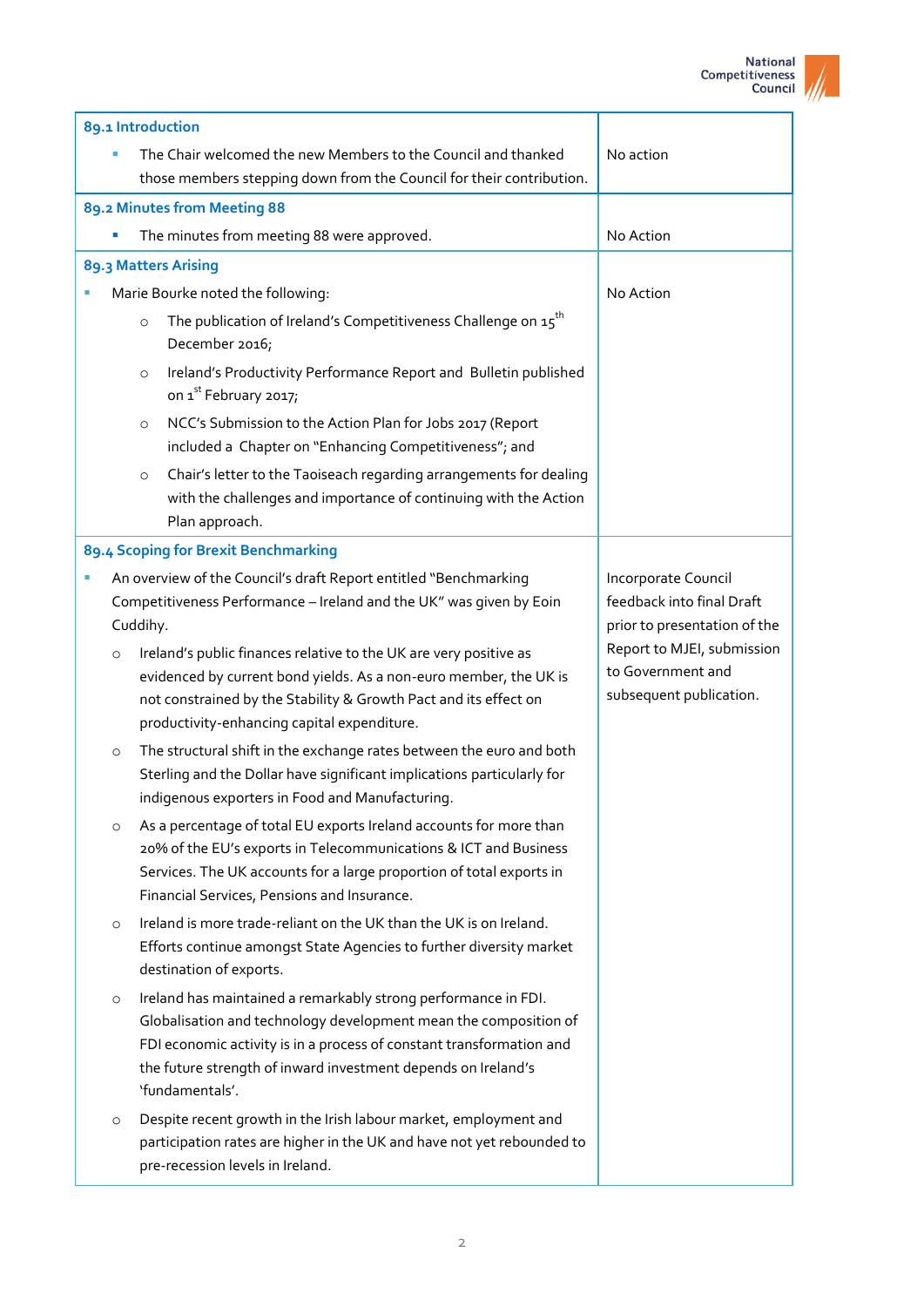

- o Hourly labour costs in Ireland are above the UK and Euro area but recent growth rates in Ireland are below those in the UK.
- o Recent commercial property price increases in Dublin have been higher than comparable increases in the UK.
- o Corporate tax rates are competitive in Ireland but the gap with key trading partners is narrowing. Headline VAT rates are higher in Ireland than the UK and more reduced rate VATs rates exist. Headline CGT and corresponding Entrepreneur's Reliefs are more favourable for businesses in the UK. Marginal income taxes in Ireland are competitive at lower wages levels but high for individuals earning the average wage or above
- o Irish labour productivity levels improved considerably in the past five years and growth rates of Irish (GDP) productivity per hour work in 2014 exceed those in the UK. However, shifts in the composition of employment and the influence of the FDI sector dominate Ireland's performance. Increasing productivity across all sectors and occupations, particularly in the indigenous domestically trading sector remains a significant challenge
- o Analysis by the World Bank shows that Ireland has a relatively supportive environment for starting a business compared with many of our international competitors including the UK.
- Interest rates charged for SME loans are lower, and credit risk premiums on SMEs loans over loans to larger firms are narrower, in the UK than in Ireland.
- As a percentage of total Government Expenditure, Ireland spends more than the UK on primary, pre-primary but less on tertiary education. Irish PISA proficiency scores have improved since 2009 and only in the area of Science are Irish students outperformed by their UK counterparts.
- o General Government capital expenditure in Ireland declined significantly as a result of the crisis and remains relatively weak compared to the equivalent spending in the UK.
- Except for BERD spending in 2014, where both Irish and UK levels were the same, the UK spent more than Ireland in every R&D category in 2015.
- o Irish weighted average electricity prices are lower than arithmetic prices in the UK. The reverse is the case for gas prices.

A discussion on the draft report, its findings and related issues followed. A number of issues were consideredin detail. In particular:

o The structural shift that contemporary economic forecasting models would now need to adjust for in light of Brexit was highlighted. Corporate Migration and the on-shoring of IP are having a significant impact on the level and nature of economic activity in Ireland. This potentially impacts the competitiveness of traded-sectors in Ireland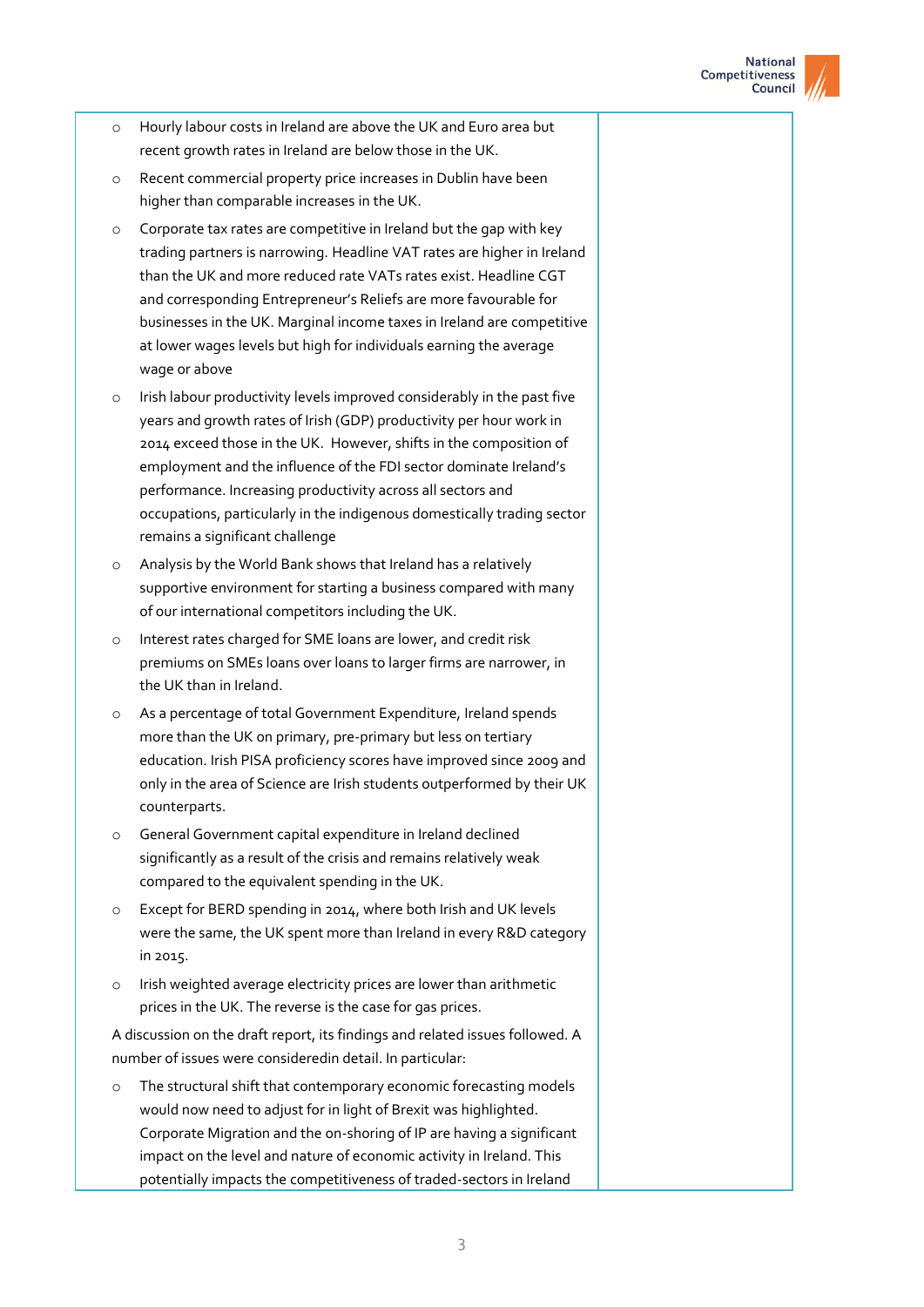

and as a consequence the competitiveness of non-traded sectors is possibly jeopardised due to potential 'crowding-out' effects. Wage development across the economy need to be linked with productivity improvements.

- o The effects of a direct causal relationship between corporate migration and the on-shoring of Intellectual Property with increases in wages and commercial rents was also considered. The on-shoring of Intellectual Property is likely to continue over the short and mediumterm.
- o The need to consider the nature of the large increases in corporate tax receipts and divert these to capital spending on infrastructure was suggested. The work of the CSO's Economic Statistics Review Group charged with the measurement challenges inherent in providing a comprehensive picture of the highly-globalised Irish economy was commended. There may be more GDP volatility to come in the short term and GDP figures could possibly reverse. It was considered that it would be useful to have the CSO present to the Council on the National Accounts.
- Various Council Members noted the importance of the Report's Executive summary and foreword which will be important in summarising the detailed and statistical nature of the report with the need to ensure policy addresses long-standing infrastructural deficits, the importance of attracting FDI and responding to cost challenges with the UK.
- Given the benchmarking within, the Report needs to clearly set out the urgent need in light of Brexit to tackle obstacles to improving Irish competitiveness. In particular it was noted that:
	- o Ireland's competitiveness weaknesses need to be highlighted to assist in formulation and implementation of optimal policy responses.
	- o Other competitor countries' policy responses to Brexit will also affect Ireland's growth prospects and competitiveness.
	- o Formally addressing inherent competitiveness weaknesses, for example, infrastructure, marginal taxes and Capital Gains Taxes, will ensure that when Ireland is planning for the economy Post-Brexit its process will be in as good a position as possible.
	- o Without EU limitations (state aid, tax, planning) the UK could become even more competitive
	- o In relation to interest rates on SME loans the differential between Ireland and comparator countries is wider when the allowance for tax deductions are included.
	- o On energy prices the chapter needs to reflect the price of ensuring security of supply in Ireland.
	- o The need for Northern Ireland figures to be included in the analysis, if available, was noted by some Council members.

Request a presentation from the National Accounts section, CSO at the next NCC meeting, 20 April 2017.